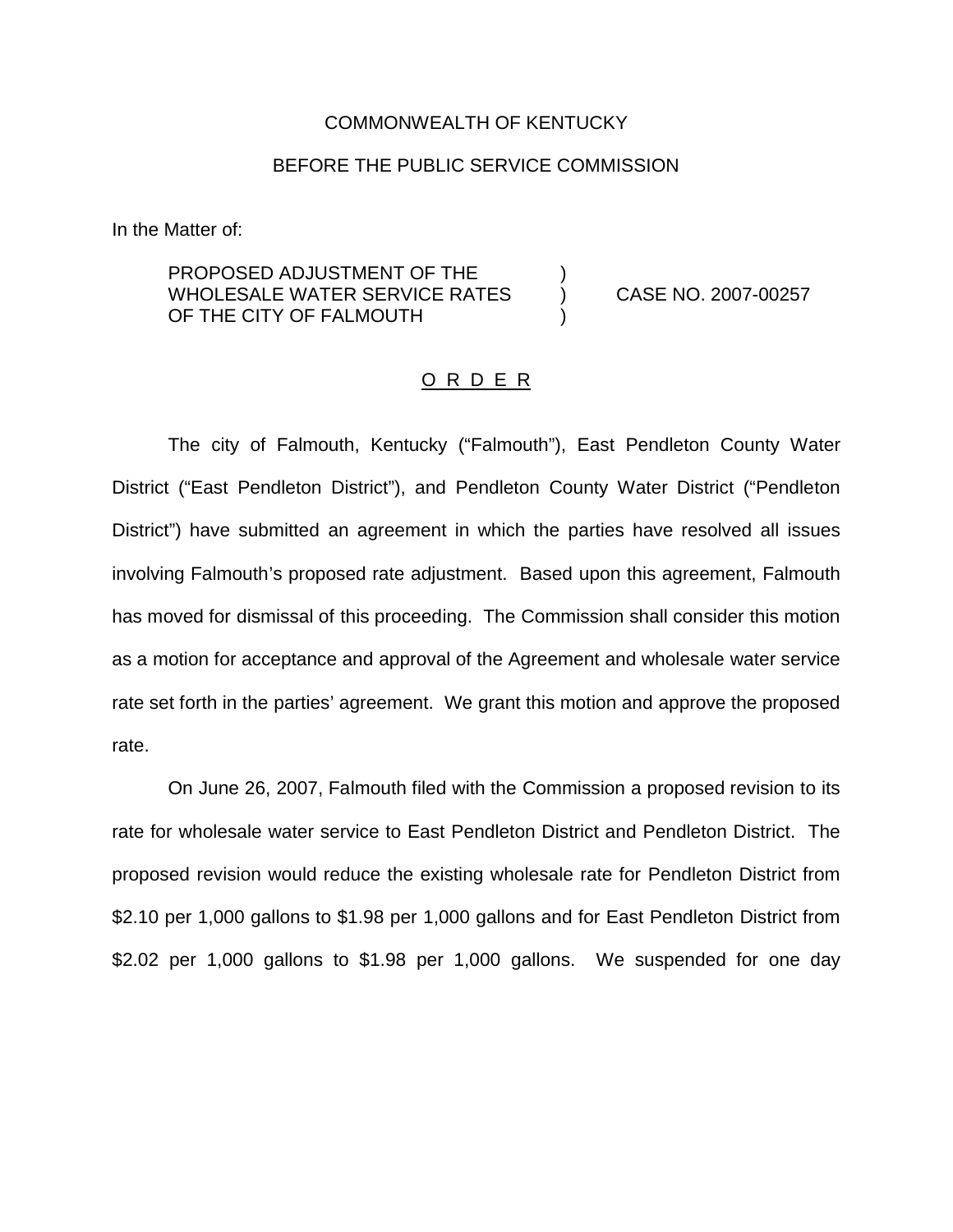Falmouth's proposed rates and allowed them to become effective on June 27, 2007 subject to further change as the Commission may order.<sup>1</sup>

Following our action, Pendleton District and East Pendleton District filed written objections to the proposed rate and requested that the Commission investigate the proposed rate. They expressly requested that the record of Case No. 2006-00403 $^2$  be incorporated in the record of this proceeding.

Falmouth and the two water districts subsequently conducted negotiations to resolve the water districts' objections to the proposed rate adjustment. Under the parties' agreement, Falmouth's wholesale rate shall remain at \$1.98 per 1,000 gallons of water. The parties further agree that Falmouth will not "take any steps to increase this rate prior to January 1, 2009." On September 24, 2007, Falmouth moved that the Commission accept and approve the terms of the agreement. On December 28, 2007, Falmouth moved to supplement the record with its audited financial statement for the fiscal year ended June 30, 2006.

 $1$  The Commission's action followed our failure to render a timely decision on Falmouth's proposed rate adjustment in Case No. 2006-00403. On August 24, 2006, Falmouth filed a revised rate schedule with the Commission to adjust its wholesale water service rate to Pendleton District from \$1.85 per 1,000 gallons to \$2.10 per 1,000 gallons and to East Pendleton District from \$1.85 per 1,000 gallons to \$2.02 per 1,000 gallons. After both water districts filed written objections to the proposed adjustment and requested Commission review of the proposed rates, the Commission initiated this proceeding. Because the Commission failed to complete its review and enter a final Order on the proposed rates by June 25, 2007, the proposed wholesale rates became effective by operation of law. See Case No. 2006-00403, Proposed Adjustment of the Wholesale Water Service Rates of the City of Falmouth (Ky. PSC June 27, 2007).

<sup>&</sup>lt;sup>2</sup> Letter from William Jones, Manager, Pendleton County Water District, and Wayne Lonaker, Manager, East Pendleton County Water District, to Beth O'Donnell, Executive Director, Kentucky Public Service Commission (July 2, 2007).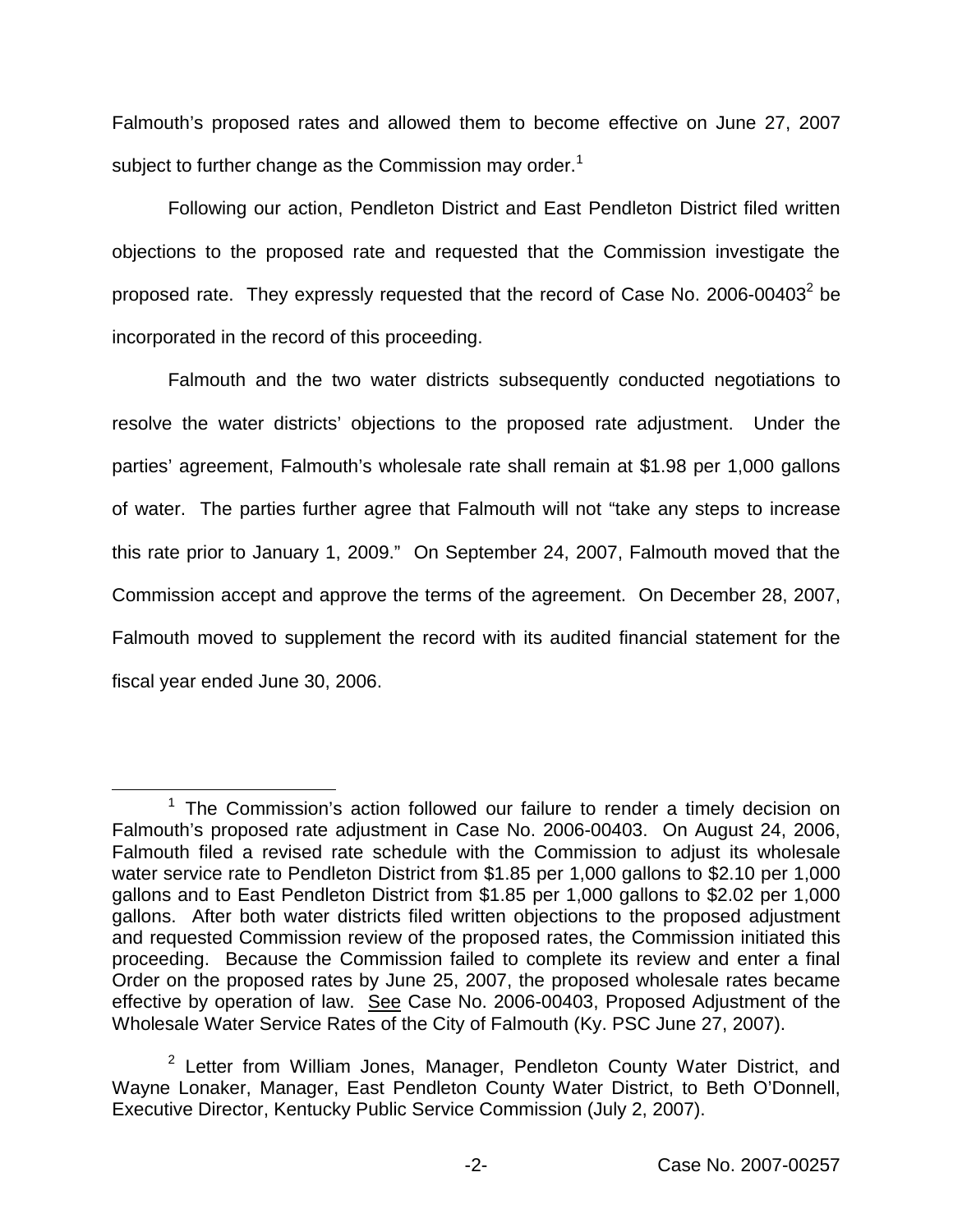However, it is for the Commission to determine if the proposed rate is reasonable based upon the record in the case. In this case, there is evidence in the Commission Staff's report that tends to contradict the agreed-upon rate. Falmouth's audited financial statements, upon which Staff's report was based, states annual water system operating expenses at  $$644,699$ <sup>3</sup> for the fiscal year ended June 30, 2005. Water system operating expenses increased by 11.39 percent to \$718,121 for the fiscal year ended June 30,  $2006.<sup>4</sup>$ 

Having considered the motion and being otherwise sufficiently advised, the Commission finds that the motion should be granted and that the proposed wholesale rate adjustment, as revised, should be approved. The purpose of the Commission's jurisdiction over a municipal utility's wholesale transactions with a public utility is to ensure that any public utility "consumer/customer that has contracted and become dependent for its supply of water from a city utility is not subject to either excessive rates or inadequate service."<sup>5</sup>

In the case at bar, this purpose has been served. The affected public utilities made clear their objections to the proposed rate adjustment. Falmouth has addressed these concerns. Pendleton District and East Pendleton District have withdrawn their objections to the proposed adjustment. We further note that the present

<sup>&</sup>lt;sup>3</sup> See Response to Commission's Order of September 22, 2006, Item 2, at 90.

 $4$  See Falmouth's Motion to Supplement Record, received by the Commission on December 26, 2007, at 28.

Simpson County Water District v. City of Franklin, 872 S.W.2d 460, 465 (Ky. 1994).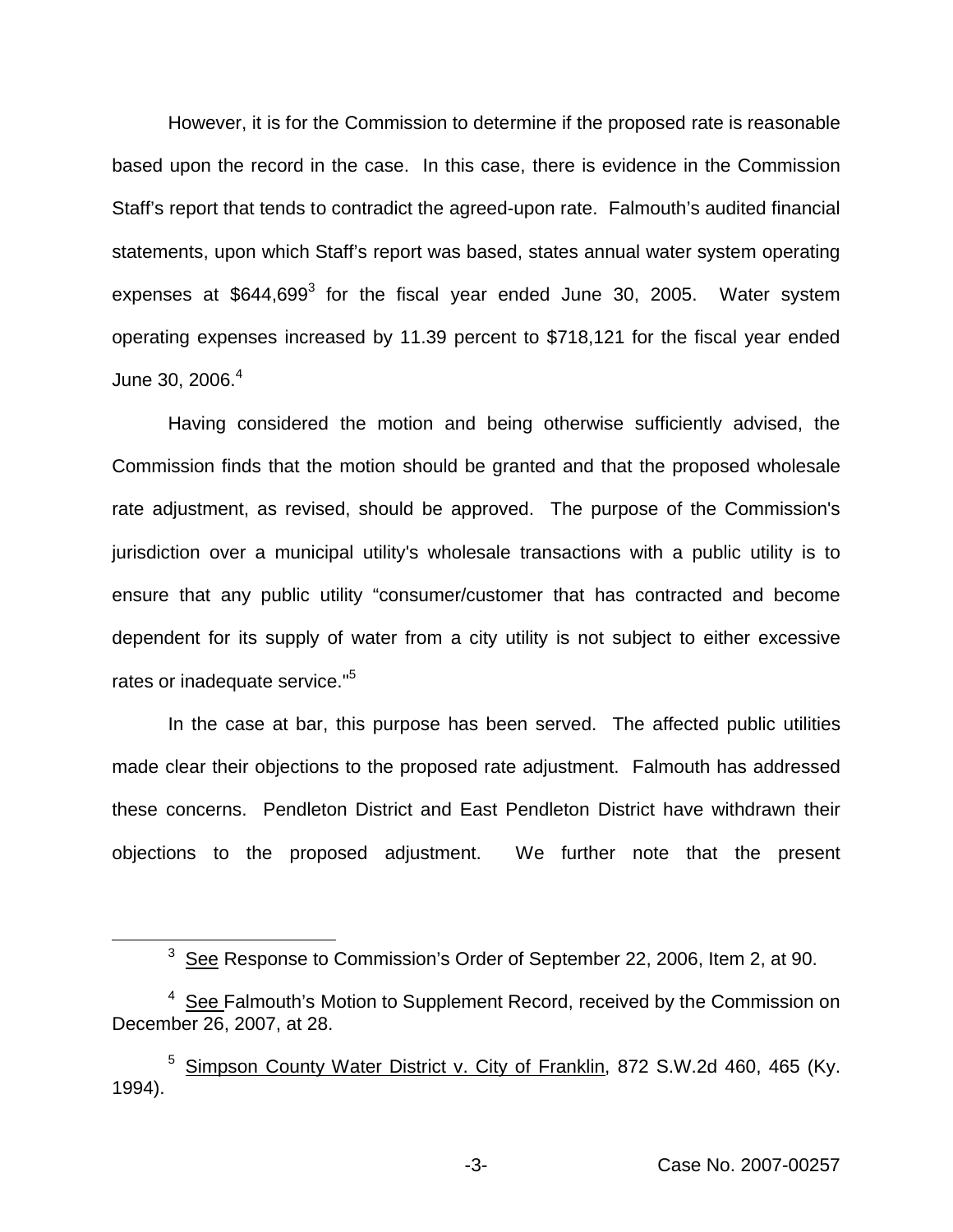case record contains evidence to support the reasonableness of the agreed-upon rates.<sup>6</sup>

IT IS THEREFORE ORDERED that:

1. Falmouth's motion to supplement the record is granted.

2. Falmouth's motion to accept the parties' settlement agreement is granted.

3. The proposed settlement agreement is accepted and approved.

4. Falmouth is authorized to assess a rate of \$1.98 per 1,000 gallons for wholesale water service rendered to Pendleton District and East Pendleton District on and after the date of this Order.

5. Absent extraordinary and unforeseen circumstances, Falmouth shall not apply for or otherwise seek an increase in its wholesale water service rate to Pendleton District or East Pendleton District prior to January 1, 2009.

6. Within 20 days of the date of this Order, Falmouth shall file with Commission revised tariff sheets reflecting the rate approved in this Order.

7. Subject to the filing of timely petition for rehearing pursuant to KRS 278.400, these proceedings are closed. The Executive Director shall place any future filings in the appropriate utility's general correspondence file or shall docket the filing as a new proceeding.

 $6$  In Case No. 2006-00403, Commission Staff submitted a report in which it recommended that the Commission approve a wholesale rate of \$1.68 per 1,000 gallons for Pendleton District and \$1.64 per 1,000 gallons for East Pendleton District. Commission Staff based its recommendations upon its review of Falmouth's operations for the fiscal year ended June 30, 2005. Falmouth has submitted information regarding its financial operations for the fiscal year ended June 30, 2006. Based upon Falmouth's operations for this period, the proposed rates appear reasonable.